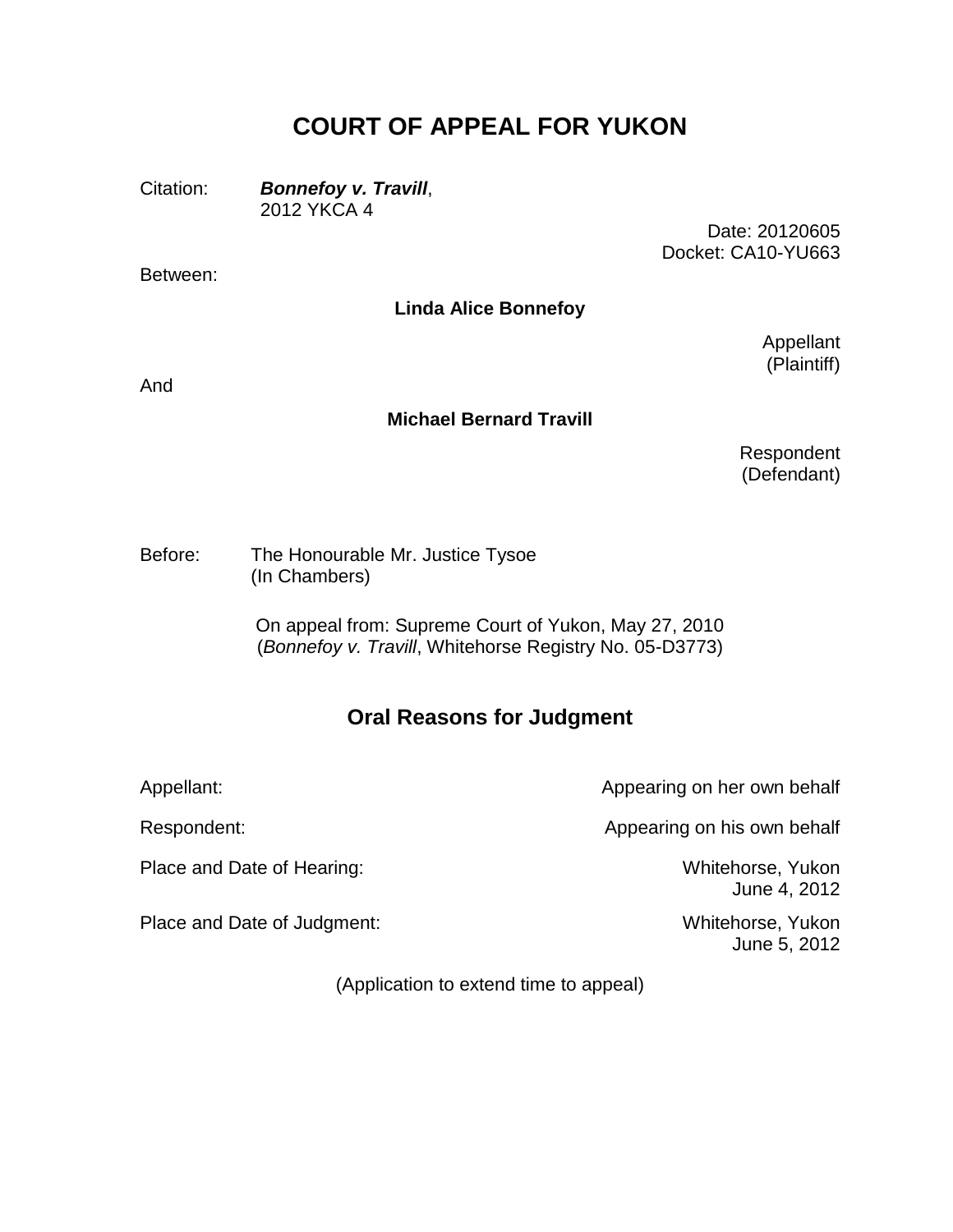[1] **TYSOE J.A.:** Ms. Bonnefoy brings an application to extend the time to appeal the order of Mr. Justice Foisy dated May 27, 2010, made in a matrimonial proceeding between the parties in which Ms. Bonnefoy is the Petitioner and Mr. Travill is the Respondent. Mr. Justice Foisy ordered as follows:

- 1. The Petitioner shall have access with [the child] in Haines Junction or Burwash Landing commencing with the Petitioner picking [the child] up from school in Whitehorse at 3:05 p.m. each Friday and returning [her] to the Respondent's residence in Whitehorse by 5:00 p.m. each Sunday.
- 2. With respect to summer holidays, [the child] shall reside with the Respondent from the last full day of school June 15, 2010 to August 1, 2010. [The child] shall reside with the Petitioner from Sunday August 1, 2010 to Saturday August 28, 2010 and the Petitioner shall return [the child] to the Respondent's residence at 5:00 p.m. on that day. On the request of [the child] and the consent in writing of the Respondent, [the child] shall have access with the Petitioner at other times during the summer.
- 3. Any peace officer, including any R.C.M.P. officer having jurisdiction in Yukon, who on reasonable and probable grounds believes that ... the Petitioner, is in breach of the terms of this Order may upon being provided with a copy of this Order, apprehend [the child] and return her to the custody and care of ... the Respondent.
- 4. The Respondent's application with respect to contempt of court is adjourned *sine die.*

[2] Ms. Bonnefoy filed a notice of application for leave to appeal on October 4, 2010, which was outside the 30-day appeal period prescribed by s. 10 of the *Court of Appeal Act*, R.S.Y. 2002, c. 47. As a result, an extension in the time to bring the appeal was necessary in order for the appeal to continue.

[3] Ms. Bonnefoy applied in December 2010 for an extension in the time to appeal and for indigent status. The chambers judge dismissed the application for indigent status on the basis that the Yukon Court of Appeal did not have jurisdiction to hear appeals from interim access orders, and she did not specifically deal with the extension application.

[4] Ms. Bonnefoy applied for a review of the dismissal of her application for indigent status. The Court held that the chambers judge had erred in holding that the Yukon Court of Appeal did not have jurisdiction to hear the appeal. On behalf of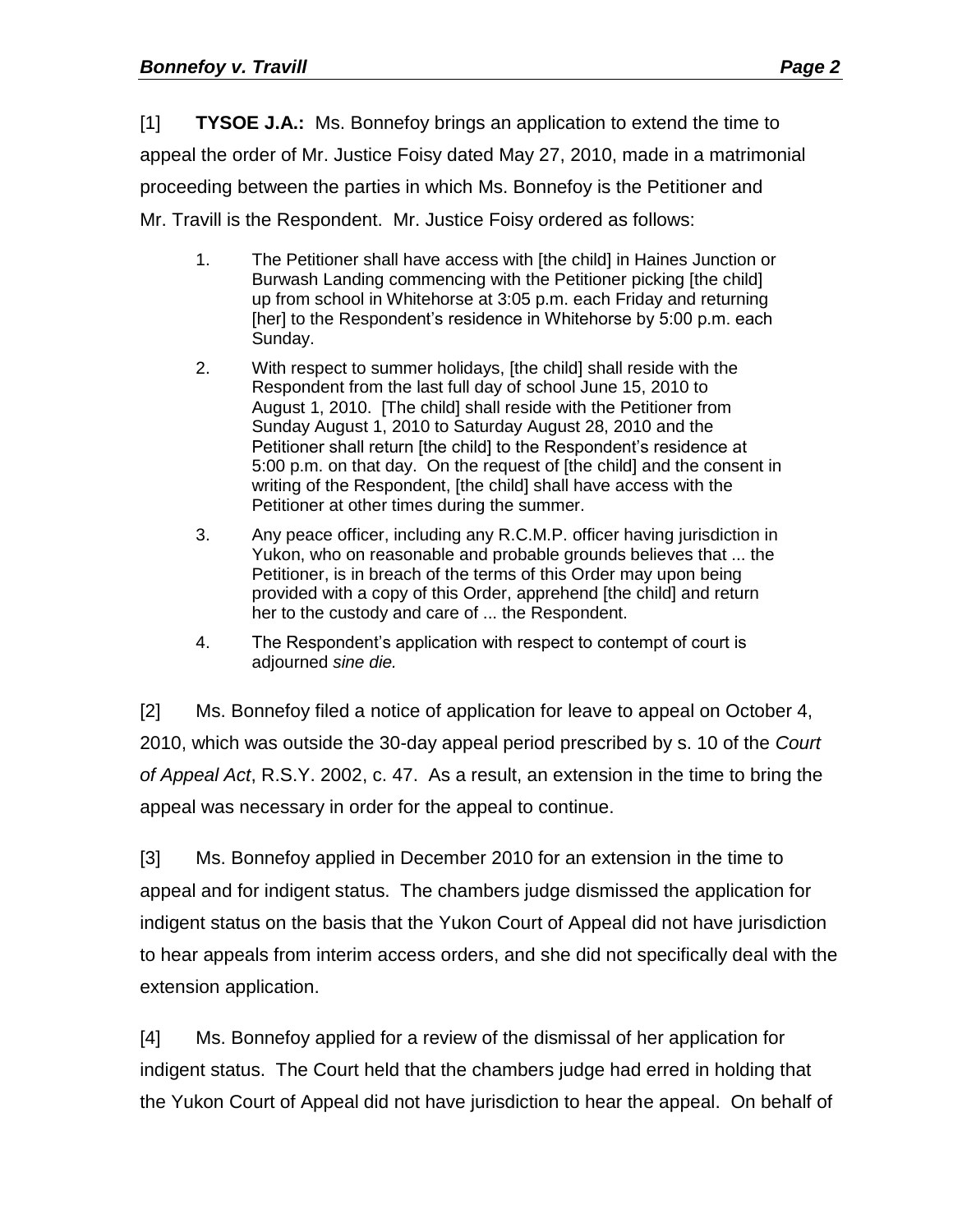the Court, Madam Justice Rowles referred the indigent status application and the extension application to the chambers list.

[5] The trial in the matrimonial proceeding was scheduled to commence on June 6, 2011. Ms. Bonnefoy rescheduled the two applications for April 8, 2011. Her application for the extension was dismissed by Madam Justice Saunders because in view of the time set aside for a trial, "it is not in the interests of justice that an appeal go forward on an interim order."

[6] The trial did not take place in June of 2011 because Mr. Justice Groves felt that it could not proceed in view of Ms. Bonnefoy's state of mind. He adjourned the trial for a minimum of one year and directed that Ms. Bonnefoy could not reschedule the trial or bring any further applications unless she provided a letter from a medical practitioner that she was capable of representing herself or capable of instructing counsel. He ordered that Mr. Travill was to have interim sole custody and the primary residence of their daughter and that Mr. Travill was to have sole discretion with respect to permitting Ms. Bonnefoy access to their daughter.

[7] Ms. Bonnefoy did, with the assistance of counsel, bring on another application on December 20, 2011. At that time, Mr. Justice Groves ordered that Ms. Bonnefoy was to have one supervised access visit with the parties' daughter of up to four hours every second weekend, and a second supervised access visit of up to three and a half hours every second Monday.

[8] The test for an application to extend the time to bring an appeal was set out in the well known decision of *Davies* v. *Canadian Imperial Bank of Commerce* (1987), 15 B.C.L.R. (2d) 256 at 259-260 (C.A.). Various factors are to be considered, but the decisive question is whether it is in the interests of justice that an extension be granted.

[9] The situation at the present time is not all that different from the circumstances before Madam Justice Saunders in April 2011 when she held that it was not in the interests of justice for an appeal of an interim order to continue. In